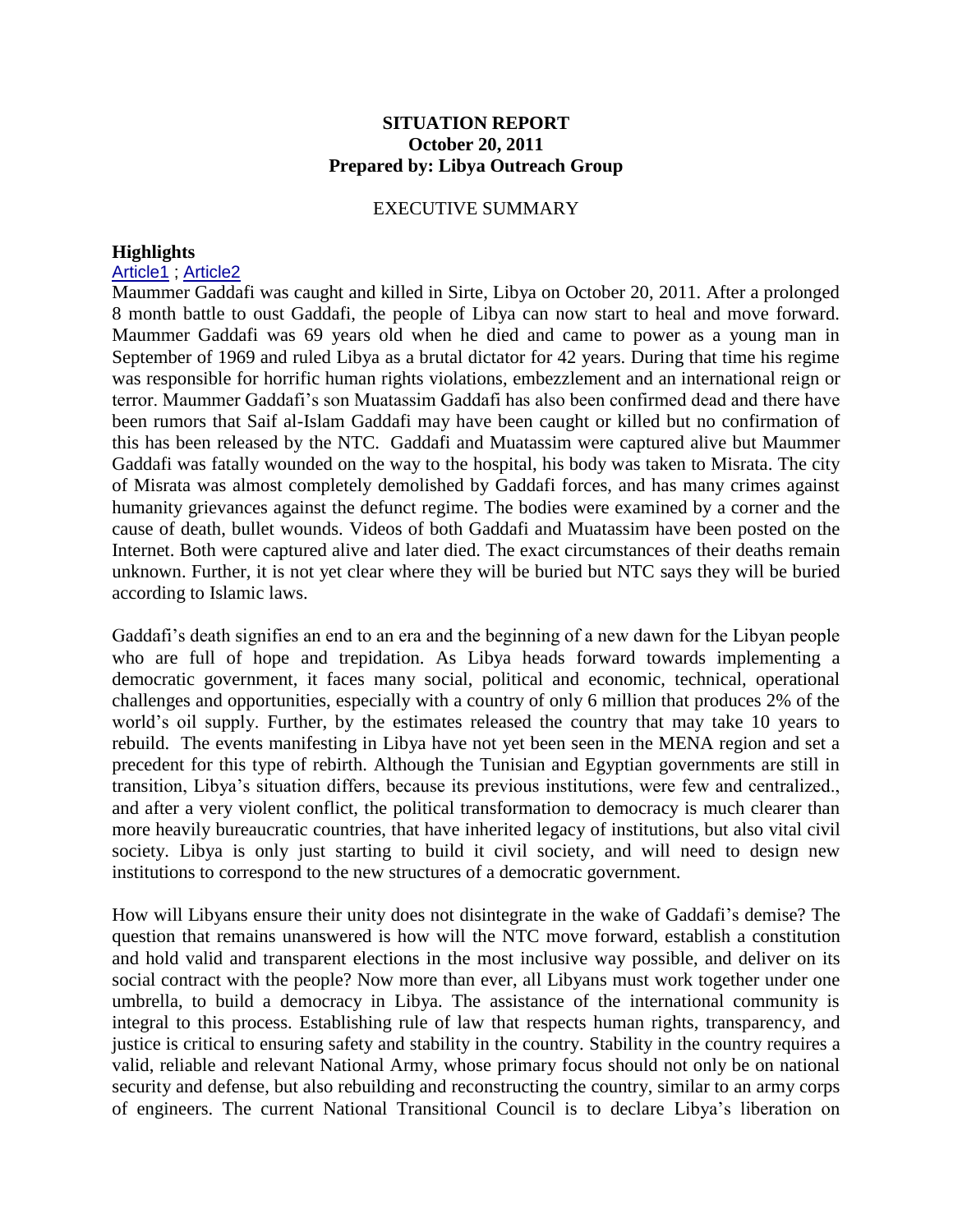Saturday. Although many Libyans have already begun to celebrate the liberation, they cannot lose their eye on the prize: freedom, democracy and justice.

## **Reactions from the Libya Outreach Community**

*"Jebril's resignation will be a huge red light to further delay the unfreezing of the assets. He's played a pivotal role in gaining support of the International community, if he's replaced with Islamists, or someone less credible in the eyes of the west, all bets are off I'm sure of it. Those who've called strongly for his resignation merely did so for their own political gains, and are making a costly mistake." – Anonymous*

*"Back after 28 years....and still can't believe that I am here and he is gone" - Zeidan Ali Zeidan*

*"I've been away from my motherland for 35 years, and it wasn't until today, that I realized I missed her like mad. My ignorance was bliss. Knowing what I know now, would have utterly devastated me. How beautiful she is Libya, so diverse and dignified, so strong and resolute, just like the people who died for her, who saved her, we saved her, and with it, ourselves. My people, my country, I can't wait to reset, reconnect, recharge, and transform!" – Asma Ramadan*

*"Thank you to the all Libyans, especially the youth, who worked so hard to sustain the Arab Spring! You have not only left a legacy for Libya, but for the region and the world. Your struggle is everyone's struggle, a global struggle for peace, freedom and justice! In the words of Nizar Qabbani, the great Syrian poet, Oh children of the Arab Spring, "you are our spring of hope …our rays of sun" – Asma Ramadan* 

*"It feels so bittersweet eight months and our lives were like a roller coaster of emotions. In one day subhanallah everything changed not only are we a free country but we are no longer under the iron fist of a dictator who ruled for more than 42 years. No longer under the shadows of fear from his family and his supporters, and no longer ashamed or afraid to show our pride in that we are Libyans. I honestly can say I love my country, I love my fellow Libyans and most importantly I love each who sacrificed their life to make this happen to the ones who past and to the ones here THANK YOU!!" - Ghada Elkhammas*

*"The world has seen the beginning of the end of the time of dictators, the Libyan people bravely stood up for their rights with nothing but determination and the faith that the time was now. So many lost their lives and so many more wounded but those sacrifices will not be in vain. I can't wait to experience freedom in Libya and to see how high we will soar." - Nadia Hamed-Maddox* 

*"Yes, the nightmare of this brutal chapter in Libya's history is over. We do not rejoice in the death of Qaddafi but in the definitive end of his reign of terror. Nothing will compensate Libyans for the loss in human life, but I know we will never take this precious freedom for granted." - Asma Yousef*